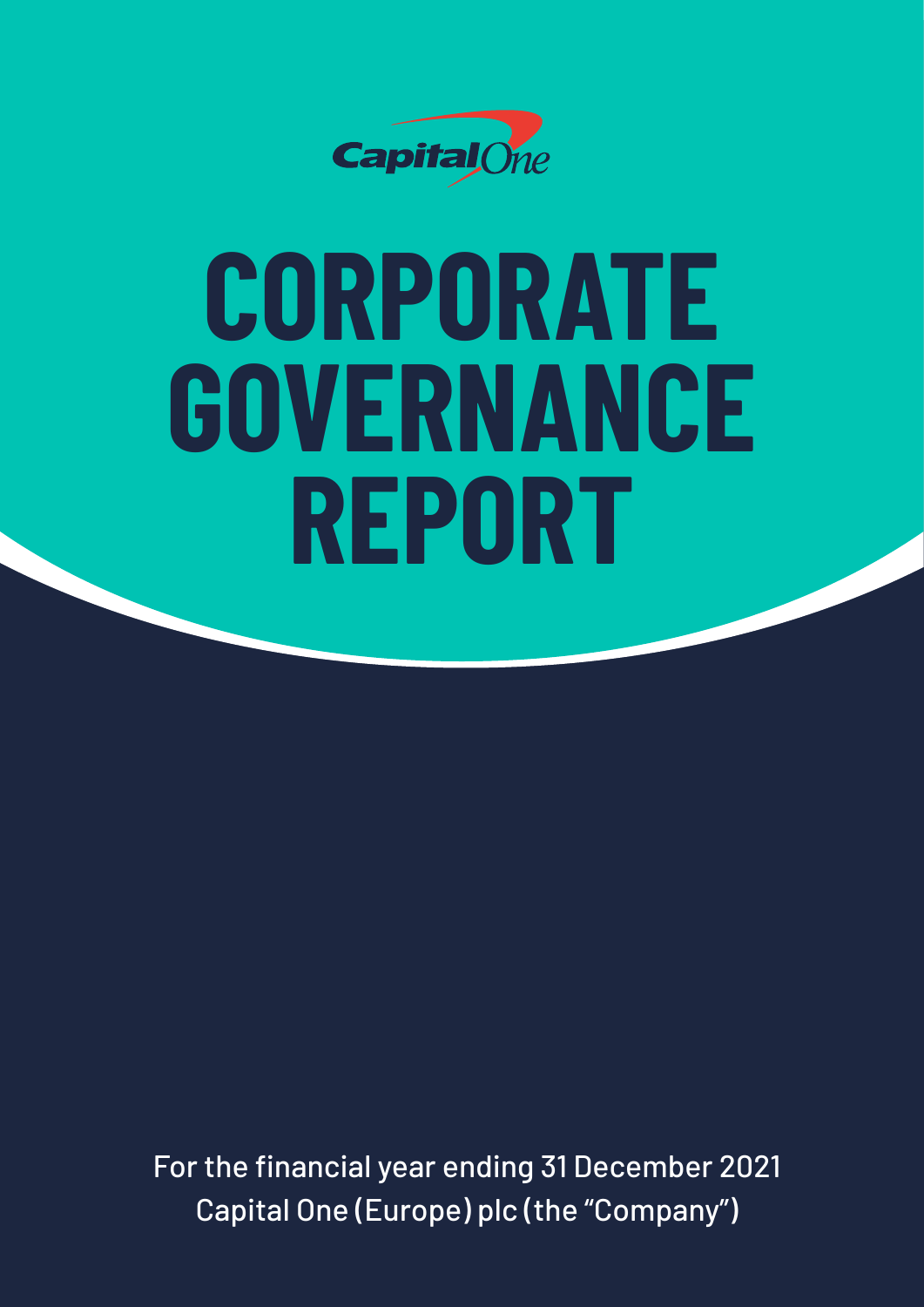## **1. SECTION 172(1) STATEMENT**

The paragraphs that follow outline examples of how the directors<br>of the Company (the "Board") have fulfilled their duty under Section of the Company (the "Board") have fulfilled their duty under Section 172(1) of the Act throughout 2021, in compliance with Section 414CZA of the Companies Act 2006 (the "Act").

> The members of the Board maintain an active awareness of their personal duties as directors under the Act, including their obligations under Section 172(1) to promote the success of the Company for the benefit of its shareholders. In doing so, the Board ensures consistent consideration of the potential consequences of its decision making in the long term and maintaining high standards of business conduct. The Board ensures that strong relationships are maintained between the Company and its key stakeholders, including: employees, customers, regulators, the Company's supply chain, the community and the environment.

The Board is committed to making effective decisions that promote the long term success of the Company for its shareholders. The Board demonstrated effective decision making in 2021 via the following:

### **Review and approval of the Company's business strategy:**

The Board is responsible for oversight and approval of the Company's purpose and business strategy (the "Strategy"), ensuring that the Board provides direction on what it would like senior executives and the Company to focus on. The Strategy is submitted to the Board for review and approval by the Company's CEO. Senior executives are then allocated responsibility for components of the Strategy and provide regular updates on progress against those components throughout the year. The Board is also required to provide approval of the Company's annual budget, which is designed to allocate appropriate resources to deliver the approved Strategy.

## **Effective decision making and long term value**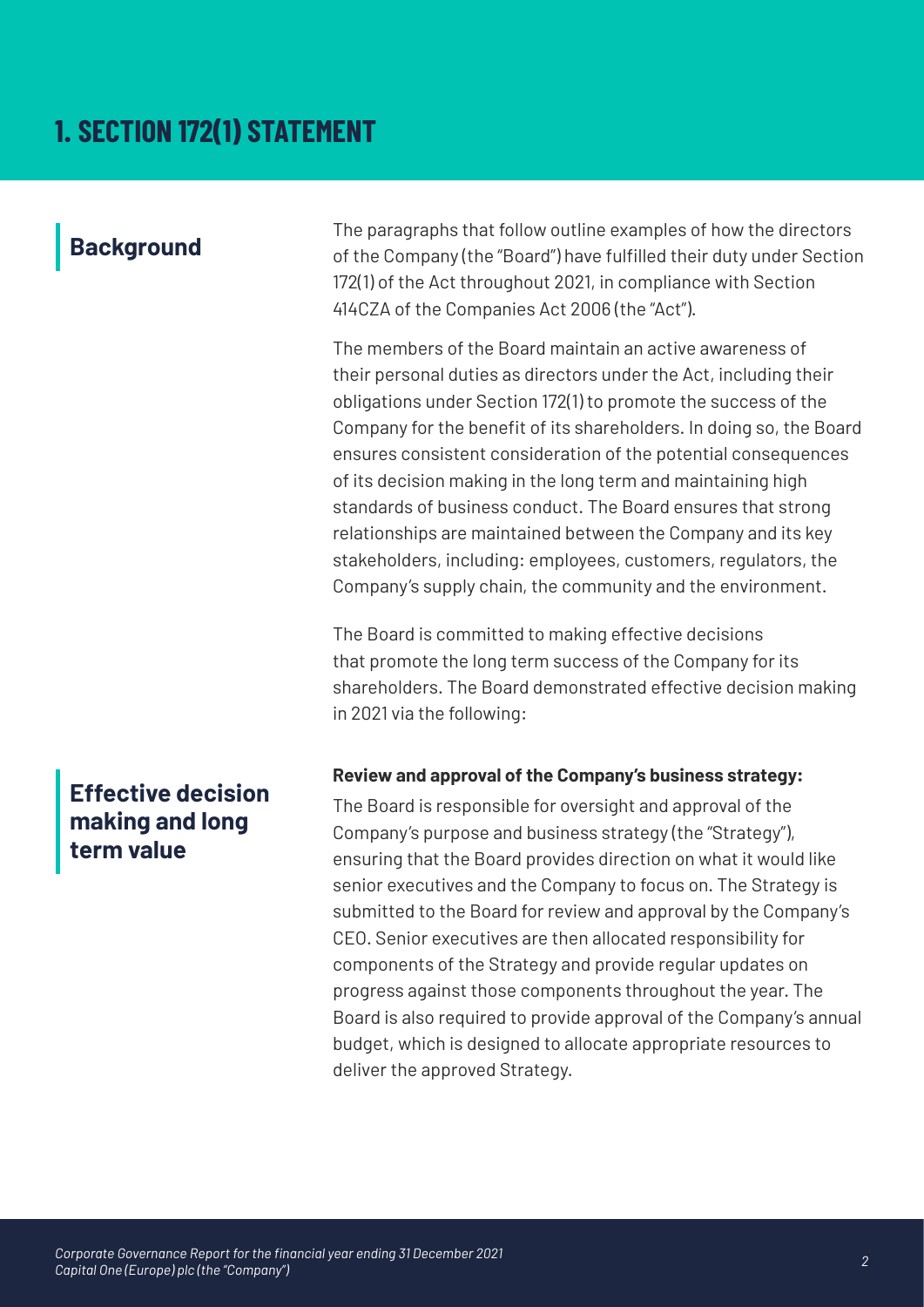Throughout 2021 the Board maintained continual awareness of the impacts of the pandemic on the Strategy and on its stakeholders, and considered the impact on decisions made under the Strategy as further outlined below.

#### **Review and approval of the Company's lending policy:**

The Company's core business is lending, thus the Board reviews and approves the Company's 'Lending Policy', which outlines its approach to offering credit to new and existing customers. Effective decision making in this space is crucial to the Company's long term financial success and underpins the Company's relationships with its customers, ensuring financial soundness, customer affordability and good customer outcomes, which are also of key interest of the Company's regulators.

#### **Maintaining robust governance arrangements:**

The Board has regular and timely sight of quality management information which is presented to them by senior executives, either directly or to the Board's Assurance and Risk Committee ("ARC"). The Board has delegated authority to ARC to provide oversight and decision making with respect to all types of risk across the Company. ARC comprises a number of risk subject matter experts from across the business, and is a core part of the Board's effective decision making.

#### **Shareholder engagement:**

The Board maintains regard as to how its activity and decisions impact its shareholders, each of which are other companies within the wider Capital One group (the "Capital One Group"). The Chair of the Board has regular direct engagement with the Company's ultimate parent, which is the publicly traded US company 'Capital One Financial Corporation'. This helps to ensure that Board decision making aligns with strategic objectives, the mission and the values of the Company's shareholders, whilst also ensuring these are appropriately balanced against the priorities of its other key stakeholders.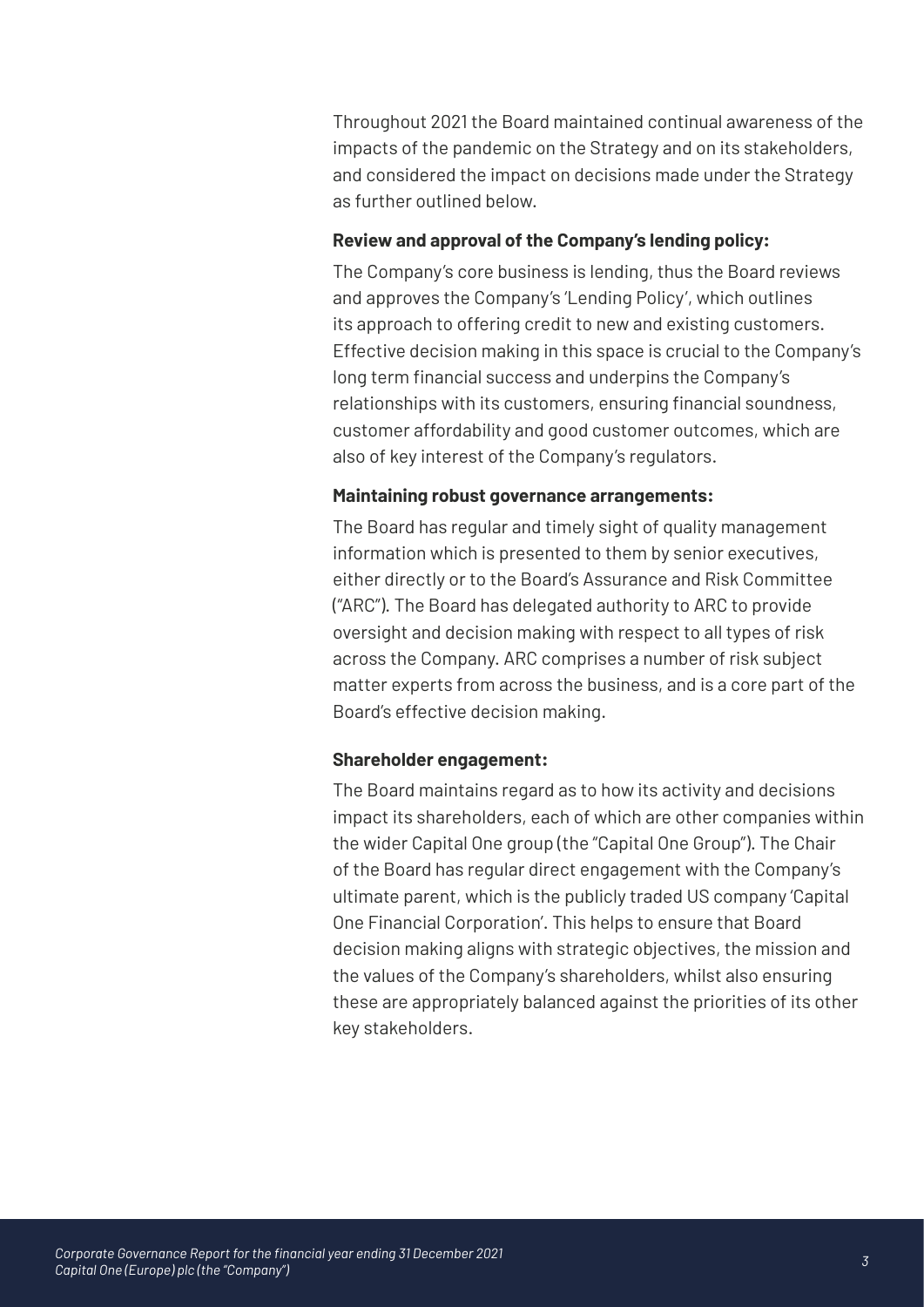#### **Continual improvements and regard to Board effectiveness:**

The Board undertakes regular assessments of its own effectiveness, including with respect to its administration, composition and relationships with stakeholders. The last review, undertaken by the Company's Risk, Governance and Company Secretarial functions, which commenced at the end of 2020, was reported to the Board at the start of 2021. This process included interviews with each Board member and a number of senior executives. It was concluded and reported that the Board is effective, with some recommendations made to enhance the Board's effectiveness. Throughout 2021, the Board has actively considered the output of this assessment and implemented various changes to further improve its effectiveness. For example, the Board has updated its terms of reference, resulting in an updated list of 'matters reserved for the Board'.

In addition to their responsibilities on the Board, each of the Company's Board members are also senior executives within the Company. This allows for a detailed understanding and valuable first hand experience of how the Company operates on a day to day basis, which contributes to effective decision making under section 172(1) of the Act. Whilst this statement considers stakeholder engagement of the Board members specifically in that capacity, each Board member also engages directly with the Company's key stakeholders as part of their senior executive roles, via a multitude of other channels and initiatives, the details of which are beyond the scope of this statement.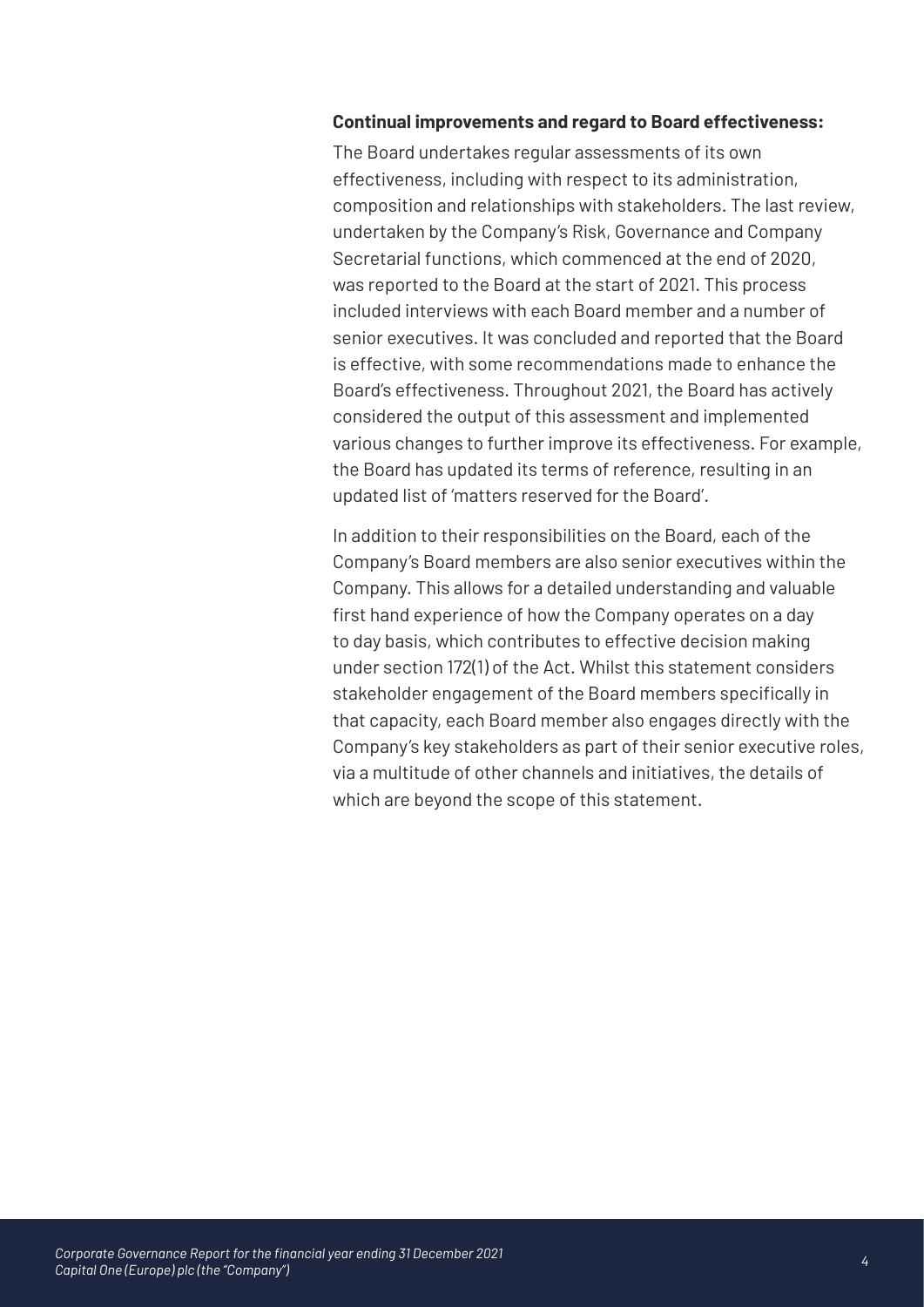## **The Board's approach to engagement with its key stakeholders**

The Board is aware of the need to:

- i. foster relationships with key stakeholders, including employees, customers, regulators, the Company's supply chain, the community and environment; and
- ii. understand the issues of interest to those stakeholders, which are critical to decisions made by the Board and the long term success of the Company.

#### **Employees**

The Board regularly receives information from senior executives on employee sentiment, and takes this into consideration when making decisions which may impact employees. For example, throughout 2021, the Board received information arising from employee survey feedback, which included employee sentiment on a variety of topics, including inclusion and belonging, and the Capital One Group's mission and customer focus; as well as information on the impacts to employees resulting from the pandemic. This information assisted the Board in it's decision making when considering the proposal from senior executives for the Company to adopt a hybrid working model. This was recommended in response to employee preference and the success of remote working during the lockdown phases of the UK Government's response to the pandemic.

The Board has maintained awareness of impacts of the pandemic on the Company's employees, and has been regularly updated on the changing talent market following the easing of COVID-19 restrictions.

The Board approved the Company's diversity, inclusion, and belonging ("DIB") strategy in 2021. It has maintained oversight of the DIB strategy through the first bi-annual DIB report, and regular reporting on the Company's commitment to gender representation as signatories of the 'Women in Finance Charter'. The Board remains supportive of the Company being a signatory to the 'Race at Work Charter', and has expressly committed to zero tolerance of harassment and bullying (as required by the Charter).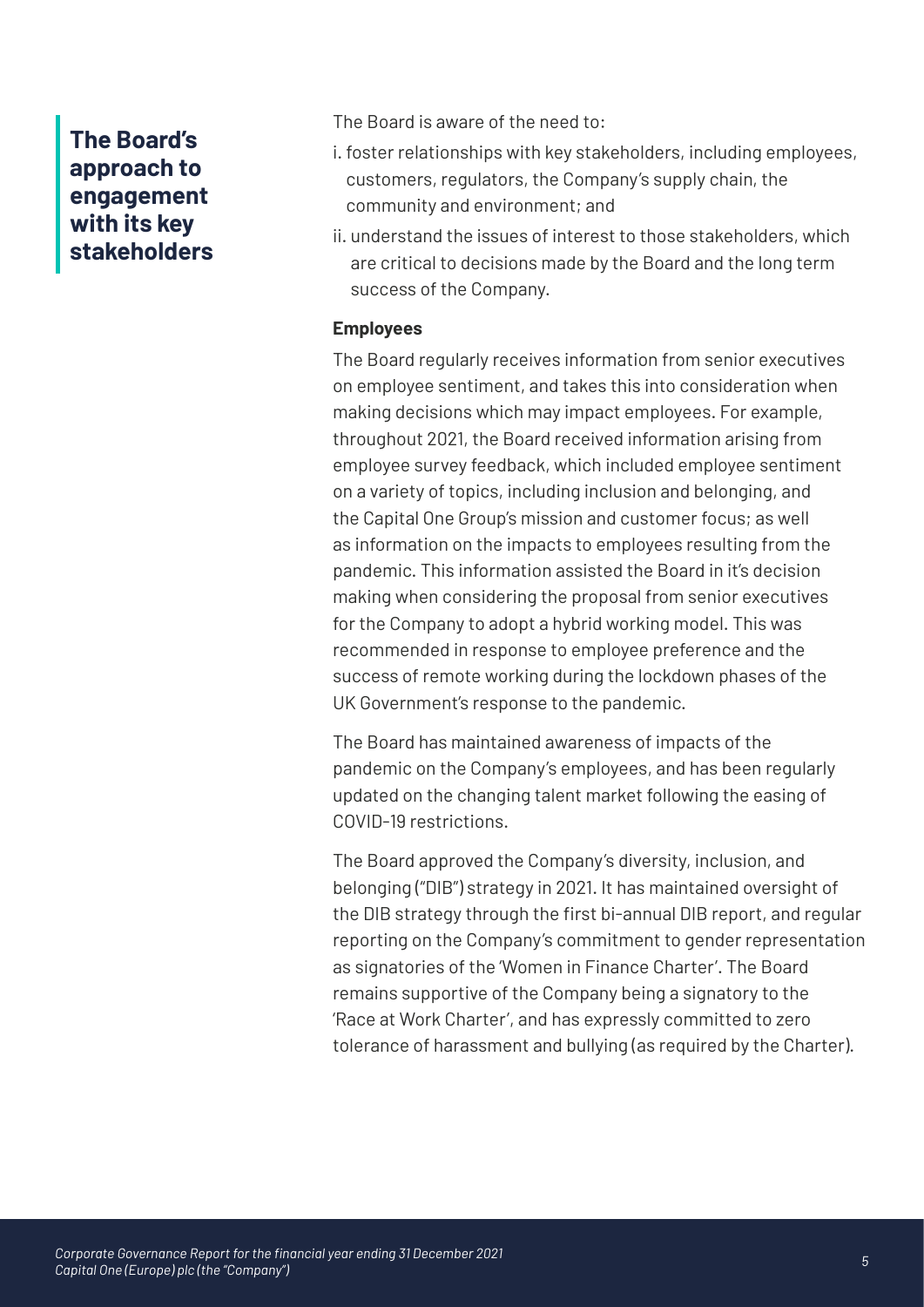#### **Customers**

The Board recognises that understanding customer needs and circumstances is fundamental to the Company's success. It is core to the Strategy to continually develop a deeper understanding of customer needs and circumstances, as well as continuing to raise the bar on customer outcomes. Since early 2021, additional metrics and insight, focused on the understanding of end to end customer experience, have been shared with the Board to aid decision making and the development of Strategy in this area.

The Board receives regular updates regarding customer interaction and engagement, particularly with respect to any areas deemed to be of high risk or potentially impacting delivery of the Strategy. For example, in 2021, the Board maintained awareness of challenges faced by customers due to the pandemic, and discussed industry interventions to support customers, such as payment deferrals.

The Board has maintained close oversight of progress made with respect to the Financial Conduct Authority's ("FCA") 'Guidance for Firms on the Fair Treatment of Vulnerable Customers', looking to ensure consistent good outcomes for vulnerable customers, and the Board has continued to discuss this with senior executives to ensure it remains a priority. The Board has also been kept informed of the FCA's continued focus on outcomes for customers in financial difficulty and has received reports from senior executives on the work undertaken by the Company to continue to enhance support provided to such customers.

The Board has been engaged on the Company's program of work to implement the FCA's requirements relating to operational resilience in 2021, which amongst other things, is designed to limit disruption to customers. As part of this, the Board has had oversight of key milestones, and where relevant provided approvals , e.g. the identified important business services of the Company. In considering the proposals put forward from senior executives, the Board has had regard to reducing potential impact to customers and market integrity, in the event of potential business disruption.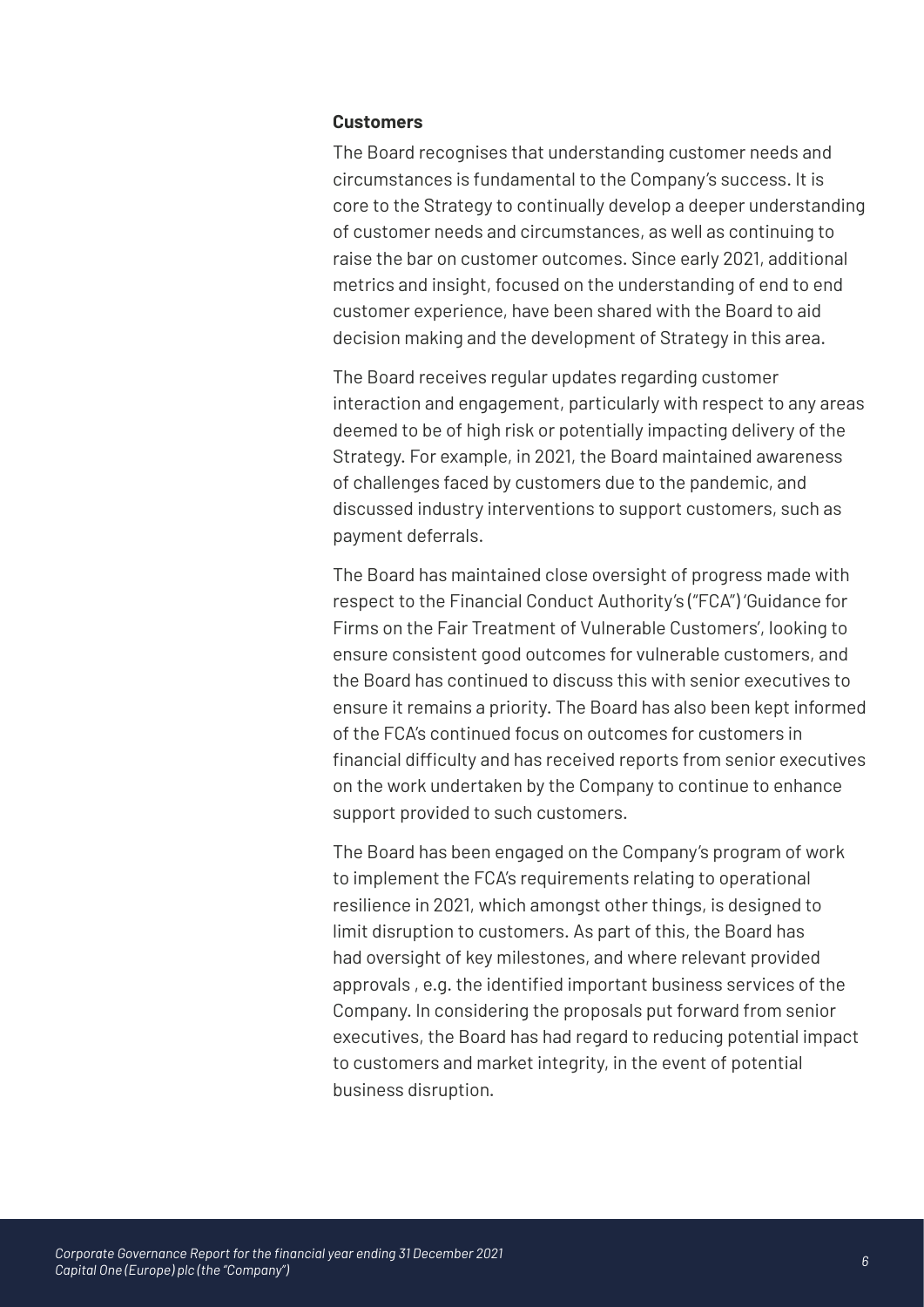#### **Regulators**

The Board regularly considers matters arising from UK government bodies and both UK and US regulators that may impact the Company, its customers or employees, including relevant publications and commentary. For example, the Board considered matters arising from the FCA's 2021/22 Business Plan relevant to the Company's operation, its customers and employees.

The Board also engages in, and is briefed on, key interactions that the Company has with UK and US regulators. For example, the Board has been briefed on interactions that the Company has had with the FCA as part of thematic work arising from its 2021/22 Business Plan and with the US Federal Reserve as part of the Federal Reserve's 2021 Regulation K examination.

The Board is regularly briefed on key changes to laws and regulation that may impact the Company's operation, its customers and employees, including regular progress updates on the actions taken to deliver compliance. For example, during 2021 the Board has received regular updates on the Company's progress towards implementation of the Payment Services Directive 2.

The Board considers how external engagement on relevant matters can assist the Board in performing its duties. Board members, including through senior executive responsibilities, engage in relevant regulatory matters both directly and through industry trade bodies, including UK Finance and the Finance and Leasing Association. The aim of such interactions is to understand and also influence industry and regulatory thinking on matters impacting the Company and its customers.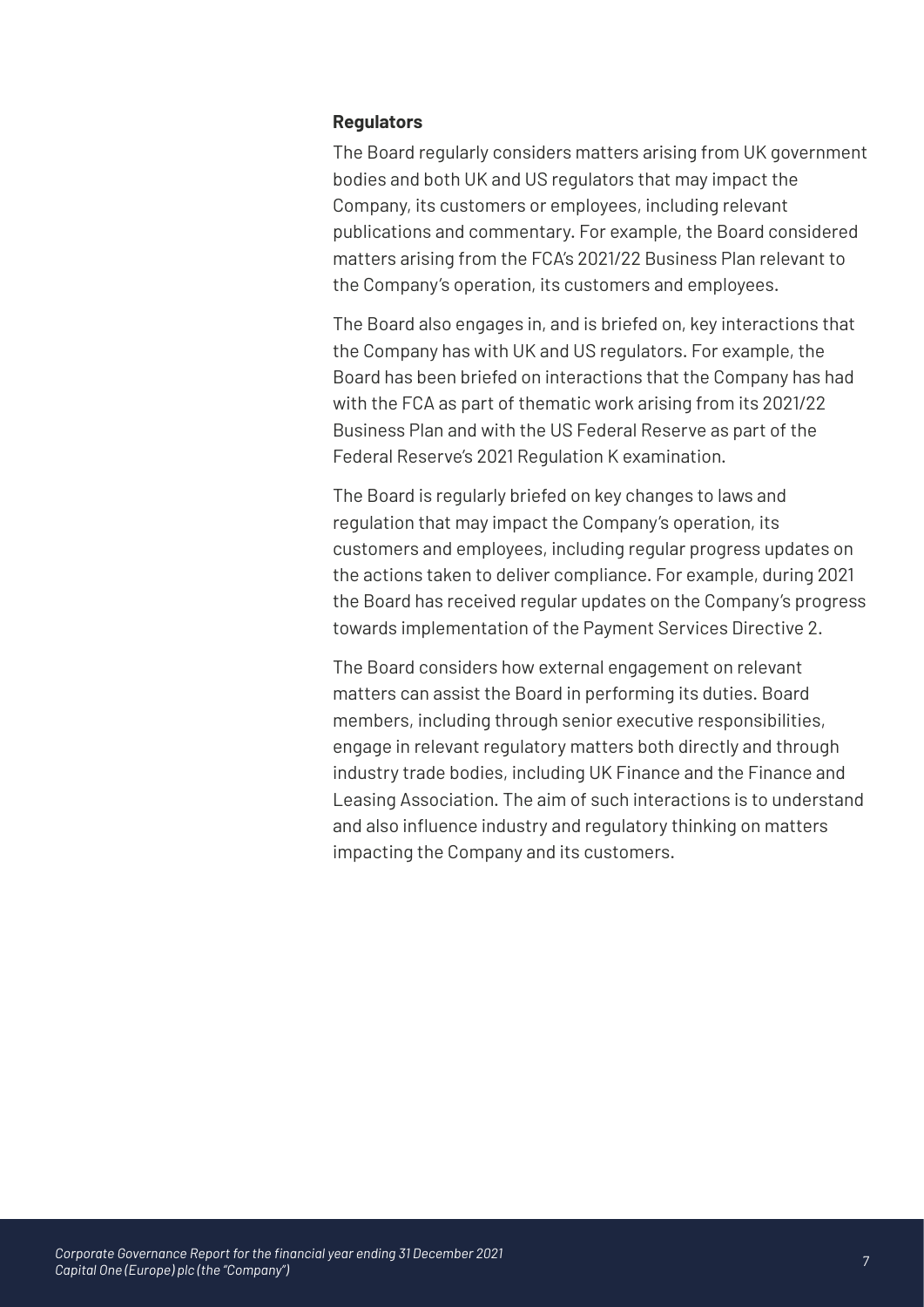#### **Supply chain**

The Board maintains awareness and oversight of key priorities and material changes in the Company's supply chain, as well as receiving information on supplier trends and performance, through regular updates and discussion at meetings of the Board and ARC. This enables the Board to ensure the Company is able to effectively deliver the Strategy and provide services to customers and employees, and meet its regulatory requirements where third party suppliers are critical to such delivery. In 2021, the Board received updates on how partner products were performing and received an overview of key governance activities relating to it's appointed representative arrangements with one of its partners, Post Office Limited. This information provided the Board with a view of key performance results relating to the Strategy.

In 2021, the Board provided approval of the Company's technology strategy and received regular updates on the transition to a new critical technology supplier for the provision of application development resource.

The Board also monitors how industry changes and initiatives external to the Company, such as amendments to applicable regulatory requirements, may impact its suppliers. For example, in 2021, the Board continued to receive updates from senior executives on the impacts of the pandemic on the Company's supply chain and any potential impacts on customers and employees, as well as the response to emerging regulatory guidance impacting supply chains, including outsourcing and operational resilience. Risks arising from these were discussed by the Board in ARC meetings. The Board has also received regular information relating to specific cyber risks arising in the Company's supply chain, as well as updates on industry threats impacting other companies. This has enabled the Board to maintain knowledge of risk mitigation plans; providing appropriate challenge to this and the level of investment required.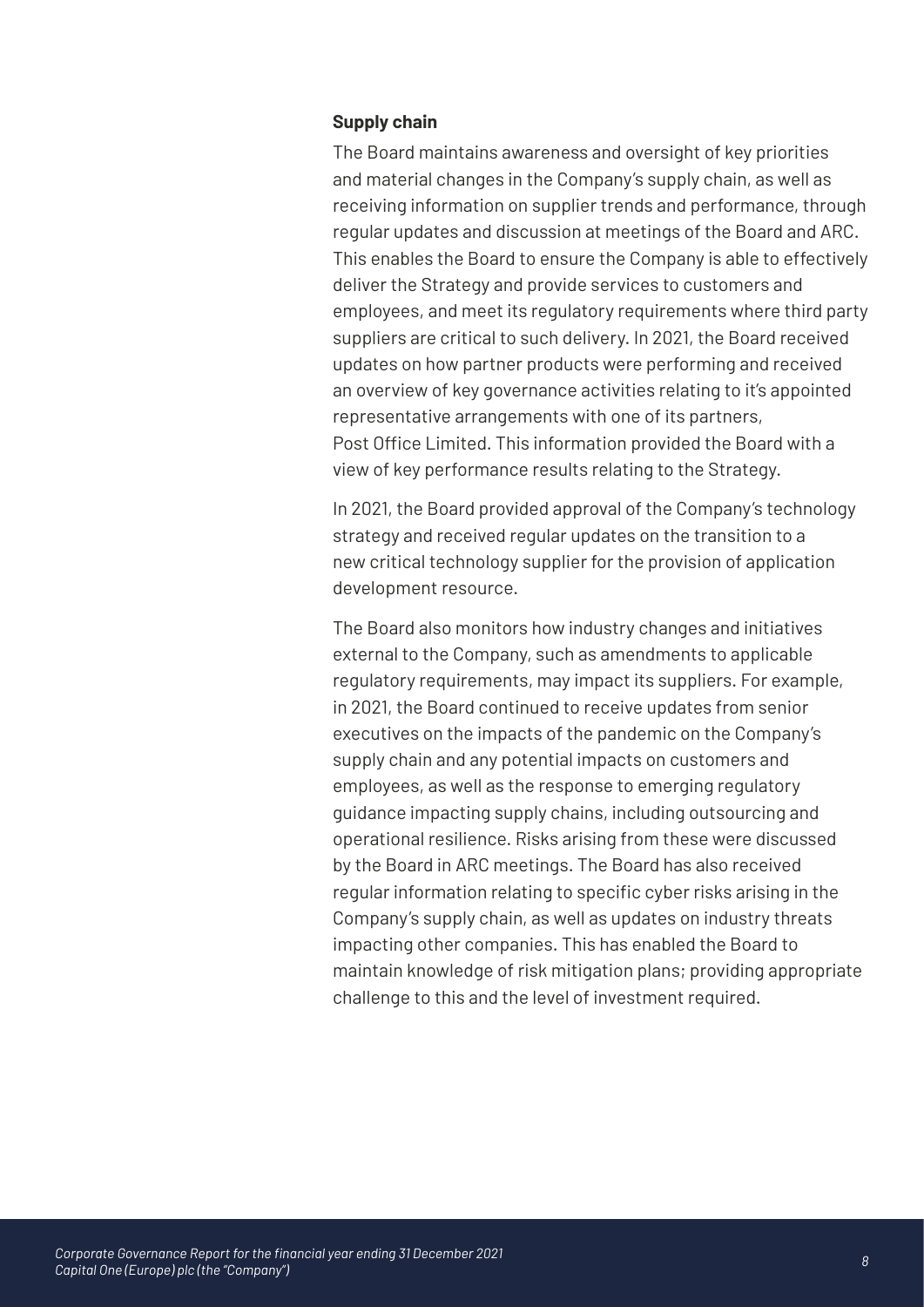#### **Community and environment**

The Board understands the value the Company can add to external stakeholders and the external community and their related initiatives, and therefore requires senior executives to focus on supporting community engagements. This is embedded as an objective in the Strategy.

The Board also supports decisions and activities of the 'Corporate Social Responsibility team', which sets and delivers to the Company's corporate social responsibility strategy and runs ongoing initiatives with community organisations and not-for-profit groups.

In 2021, Board members were briefed on the consideration of 'environment, social and governance' ("ESG") matters, following a materiality assessment conducted by external consultants. The Board has approved a wider piece of work to take place in relation to ESG during 2022 and onwards, which will deepen the Company's understanding and potential future obligations in this area.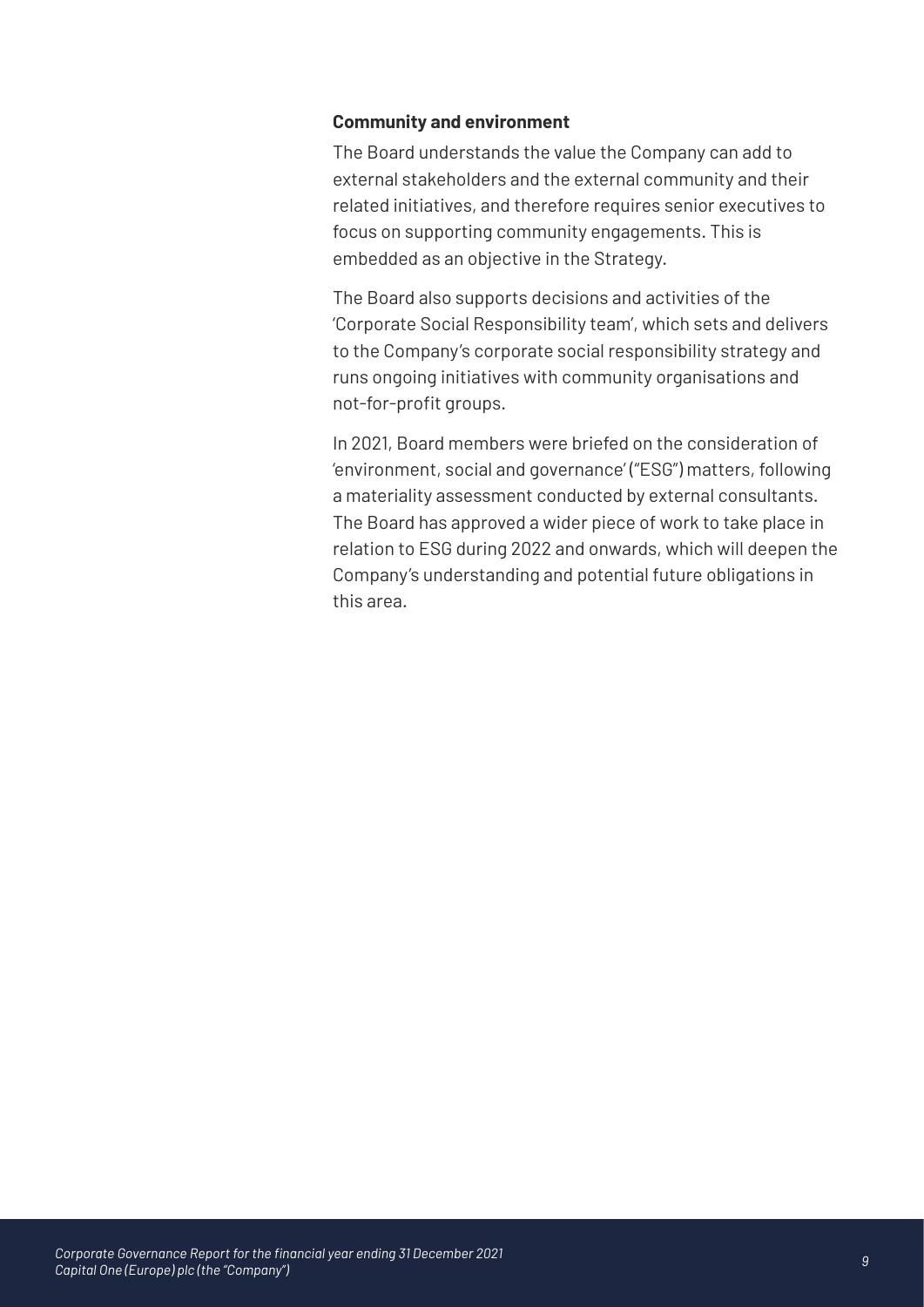## **2.STATEMENT ON EMPLOYEE ENGAGEMENT**

## **See the 'Section 172(1) Statement'**

See the 'Section 172(1) Statement' in the Strategic Report for information regarding how the Company has engaged with its employees in 2021.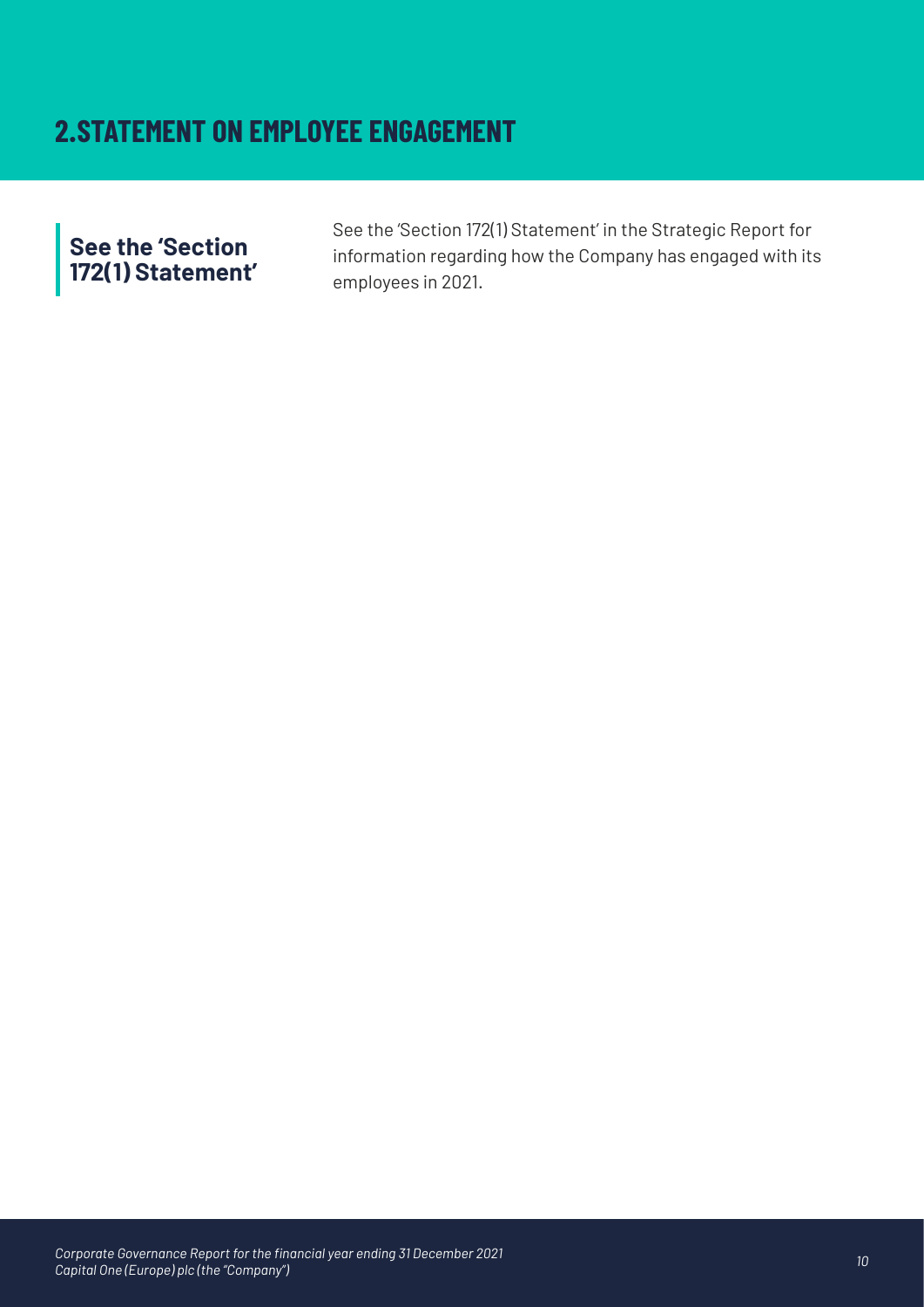## **See the 'Section 172(1) Statement'**

See the 'Section 172(1) Statement' in the Strategic Report for information regarding how the directors have had regard to the need to foster the Company's business relationships with suppliers, customers and others, and the effect of that regard, including on the principal decisions taken by the Company in 2021.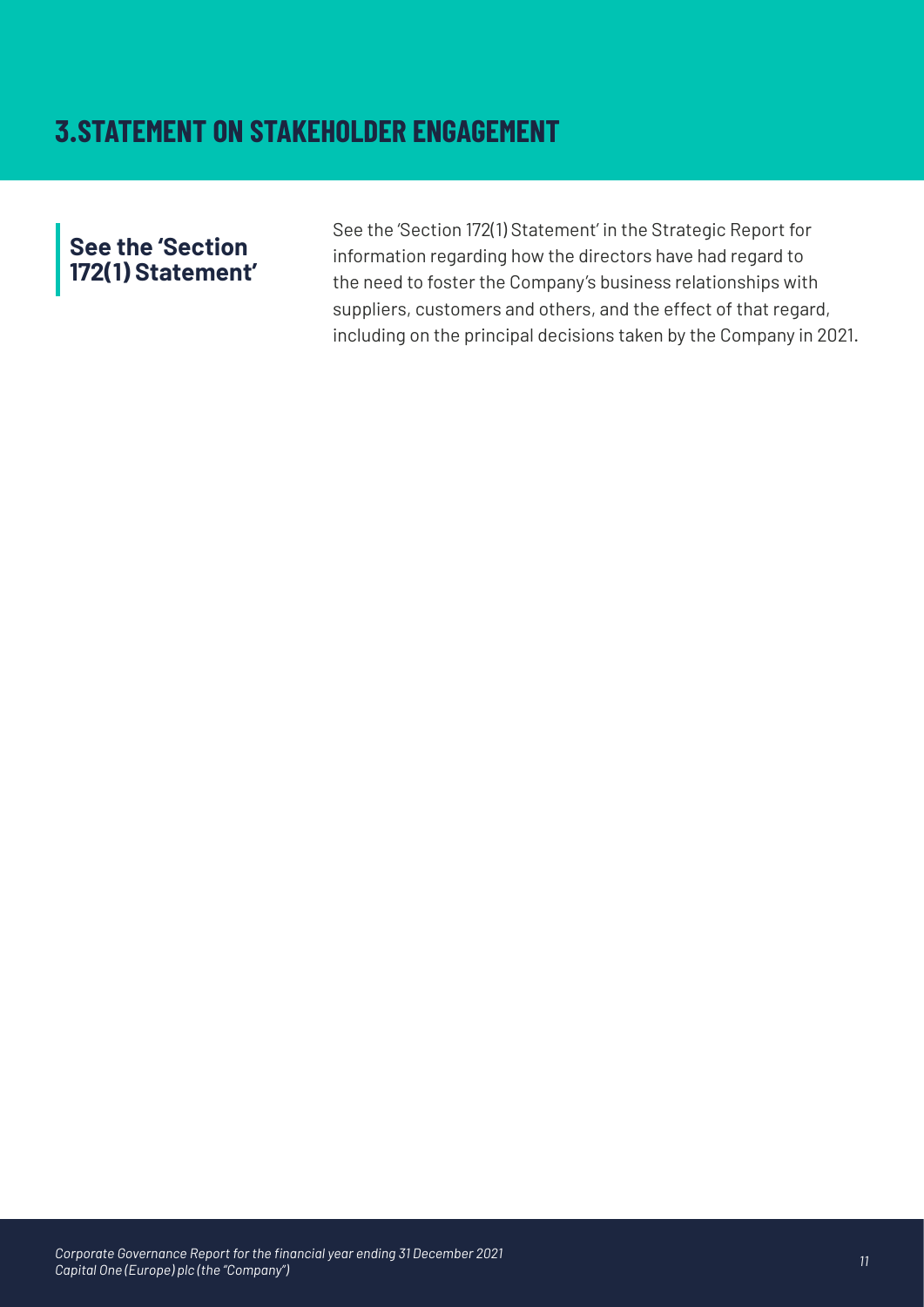## **4. STATEMENT OF CORPORATE GOVERNANCE ARRANGEMENTS**

## **Principle 1 - Purpose and Leadership**

Throughout 2021, the Company has adopted the Wates Corporate Governance Principles ("Wates Principles"). The following considers how the Wates Principles were applied by the Company:

The Board updated its terms of reference in 2021, which declares its purpose to be focusing on the Company values, culture and ensuring that management operates within the defined Company business strategy (the "Strategy").

The Board develops and sets the Company's purpose through its engagement with senior executives in the development of the Strategy. The Board ensures alignment of the Company's values, Strategy and culture to that purpose through regular review of progress against strategic goals, which is received via management information submitted by senior executives. Further, the Board's approval is required for the Strategy, or material deviations to it.

The Board has adopted the Capital One Group Mission to "Change Banking for Good" and looks to set the tone for the Company's customer centric culture. The Board considers an inclusive and diverse culture to be essential to a healthy culture overall and to the long term success of the Company, thus the Board has reviewed and approved the Company's diversity, inclusion, and belonging strategy and oversees management's delivery of that strategy on a regular basis.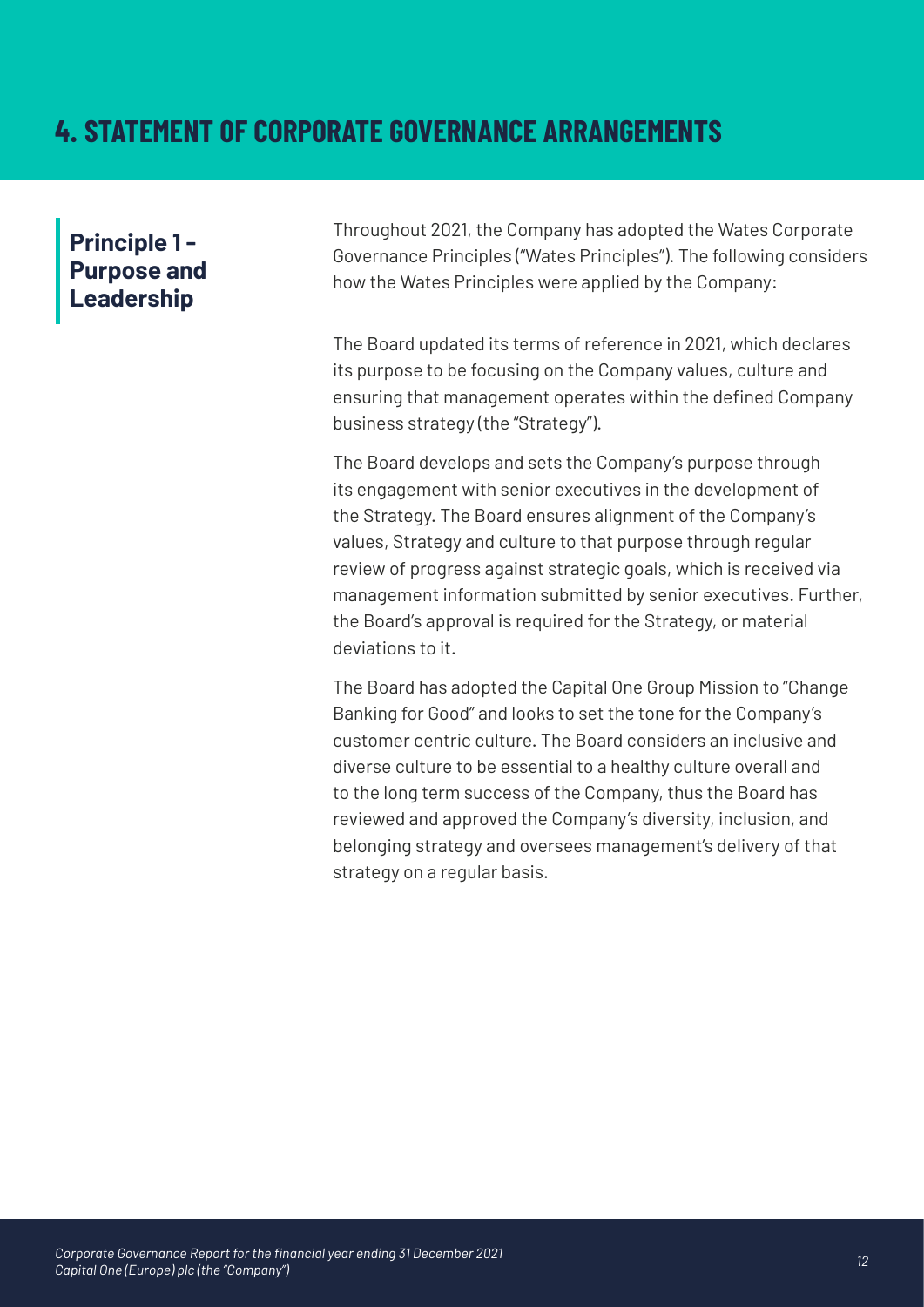## **Principle 2 - Board Composition**

The Board's most recent Board effectiveness report, delivered to the Board in 2021, evaluated the Board to be effective with valuable contributions being made by all members, including the Chair.

Members of the Company's Board represent a range of skills and knowledge, and are from a balance of backgrounds. A mixture in Board member tenure provides differing perspectives and experience. Each Board member is also employed as a member of the senior leadership team of the Company, and therefore has a detailed, practical understanding of the way the Company operates. Diverse perspectives are also provided to the Board by an independent adviser, who was appointed in the second half of 2021 and is an employee within the wider Capital One Group, though independent from the executive management. The Company Secretary actively contributes to Board deliberations, resulting in further challenge and a second line perspective. The Chair of the Board and Head of HR completed a skills assessment of the Board in 2021, the results of which will contribute to consideration of future Board composition in 2022.

Board members manage their time and commitment to their responsibilities, for example by having a dedicated pre-reading day of Board material. Key themes and questions are compiled to assist the Board in discharging their duties and this has resulted in more focus at Board meetings, allowing Board members to make valuable contributions to discussions.

The Board decreased in size during 2021 following the departure of two members, resulting in a temporary period whereby at the end of 2021, the Board had three members (2 male and 1 female). The Board has undertaken an exercise to expand in size, which has included a review on how to further improve its own diversity and skills. As part of this, the Board has identified and agreed on a new female member who will be appointed in 2022 which will result in the Board gender split moving to 50/50.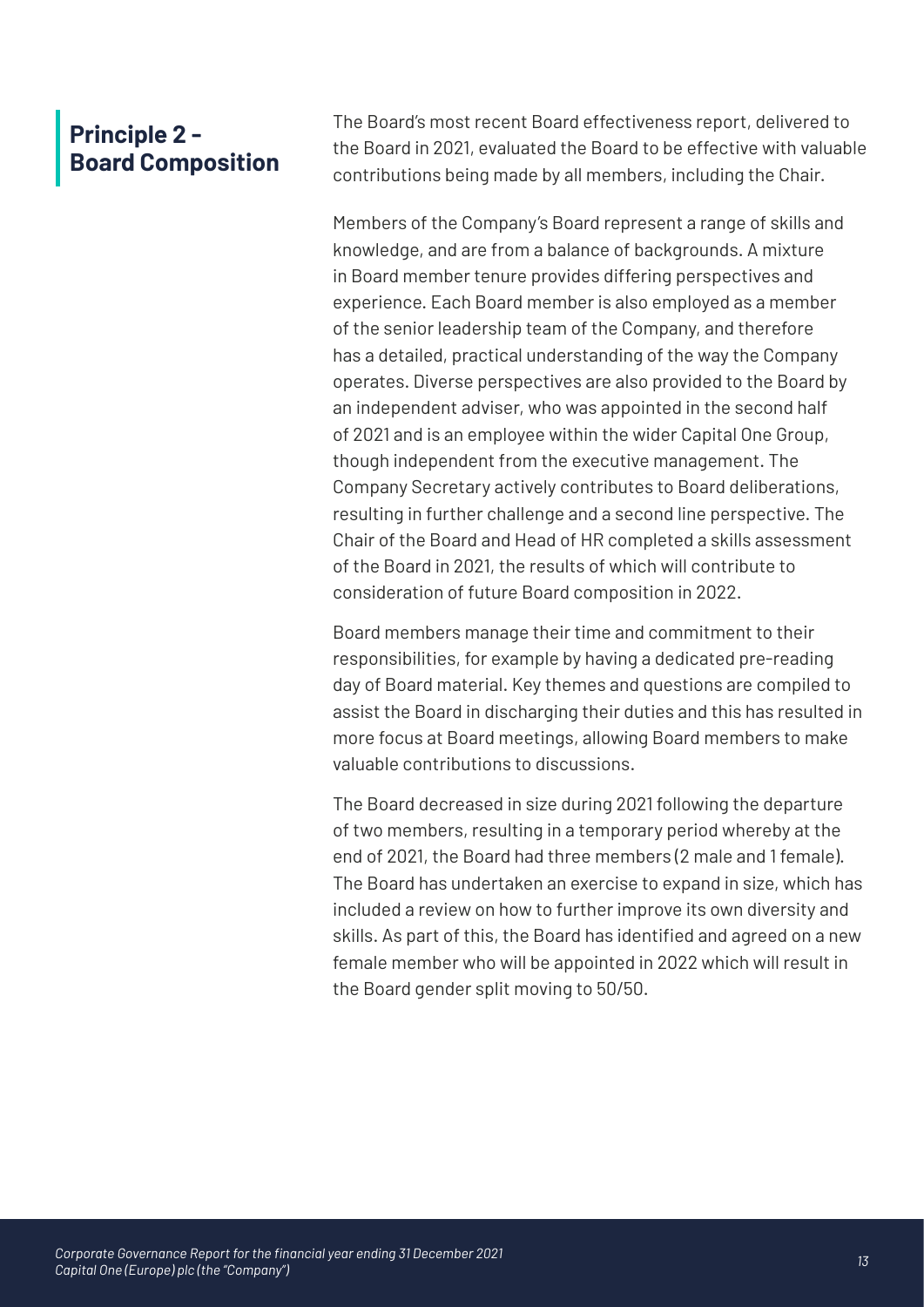## **Principle 3 - Director Responsibilities**

Board members have a clear understanding of their accountability and responsibility in relation to the Board, which is set out within the Company's internal documentation. This also includes information on the Board's delegated risk committee (ARC), management's governance forums and senior executive roles. As 'Senior Managers', all Board members have approval from the FCA to perform the 'Executive Director Function'. Board members are trained regularly on their accountabilities and responsibilities as Board members, and in 2021 training was delivered by external counsel.

The Board's terms of reference provide clarity on the Board's remit including matters reserved for the Board which support effective Board decision making. They support the Board to ensure it has oversight, and approval where necessary, of material decisions and activity within the Company.

The protocol for forming Board meeting agendas supports effective decision making by ensuring matters reserved for the Board are put forward to the Board (i.e. material decisions). Independent challenge is provided to the Board from a variety of sources (for example, attendance from external speakers, the Company Secretary and the Board's adviser who is independent from the Company's management).

Various management forums assist and support the Board with effective governance, whilst ensuring that the Board and ARC maintain overall responsibility for challenge and oversight of decision-making by senior executives. The Board has ultimate responsibility for overseeing the Company in accordance with the risk governance structure it adopts and overseeing operation of the appropriate systems and controls of the Company.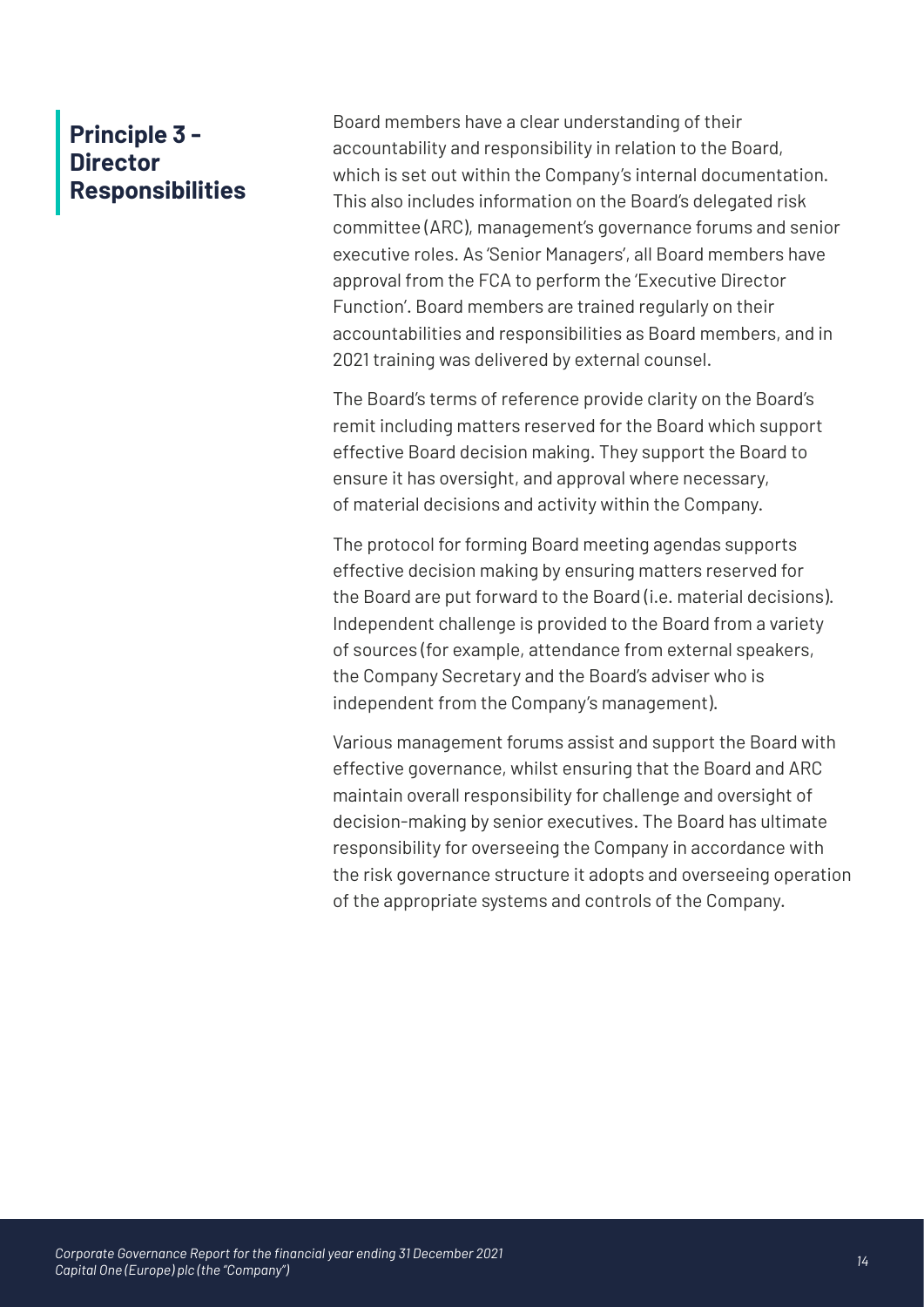## **Principle 4 - Opportunity and Risk**

The Board promotes the long-term sustainable success and preserves value of the Company through its approval and oversight of the Strategy which identifies both short and long term opportunities for the Company and considers its long-term value and success. Senior executives provide regular reports to the Board on such opportunities, and they are discussed regularly at quarterly Board meetings, and at other management forums at which Board members are present. Market insight is regularly provided to the Board from external parties, including information on market trends, to enable the Board to consider industry developments with respect to potential future opportunities for the Company. In 2021 for example, the Board received external insight on customers, their choices and use of credit cards.

Throughout 2021, the Board has considered the long term sustainable success of the Company, together with the impacts of the pandemic. The Board has requested regular updates from management on trends and risks emerging from the pandemic, and in turn, allowed for decision making in the best interests of the Company and stakeholders in the long term, including ensuring the Company's success in a post-pandemic environment.

Future opportunity is balanced against the business' risk appetite, which is constantly monitored, with risks mitigated and managed. Oversight of risk management is delegated to the Board's risk committee, ARC (which consists of all Board members as well as key risk experts as advisors). Other dedicated management risk committees allow for further discussion of particular risk categories such as credit risk, liquidity risk, operational risk and conduct risk. The Board also annually adopts Capital One Group risk policies and receives oversight from its parent.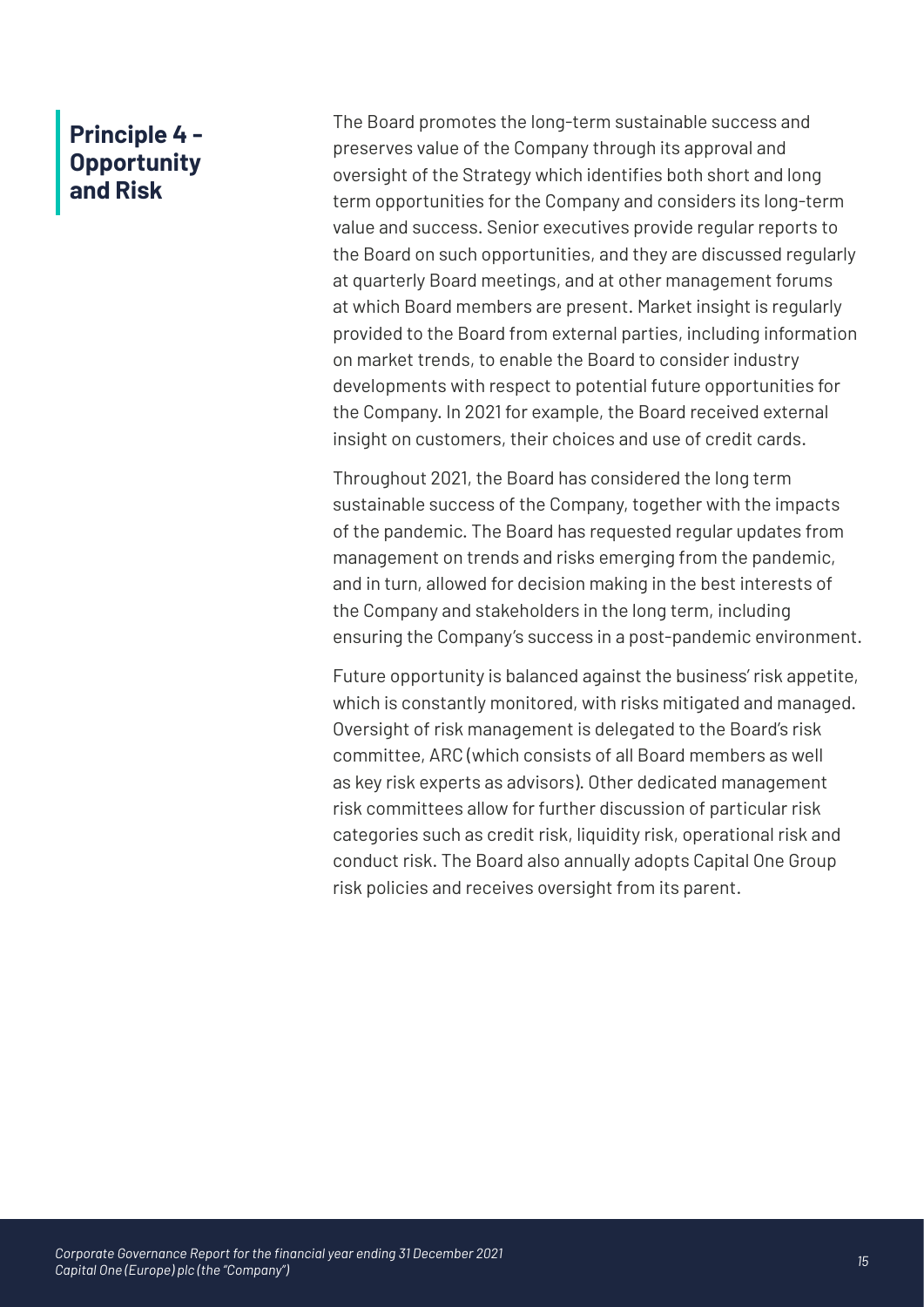## **Principle 5 - Remuneration**

**Principle 6 - Stakeholder Relationships and Engagement**  Remuneration for all employees is managed via a Capital One Group policy, the Company's adoption of which is annually approved by the Board.

Pay of each employee, including Board members, is subject to performance management processes, taking employee achievement and behaviours into account on decisions regarding discretionary pay increases, bonuses and progression. The Company's approach regarding payment of competitive compensation to employees is included within the Strategy. Performance management processes are transparent and fair, and are in turn subject to thorough monitoring to ensure appropriate application.

The Board acknowledges the Company's key stakeholders as employees, customers, regulators, supply chain, community and the environment, and the Company's shareholders, which are all within the Capital One Group. It maintains oversight over the Company's 'Stakeholder Map' ( a reference document which details each of the Company's key stakeholder groups, including key examples within each category). This is reviewed and approved annually by the Board, which considers the interests of stakeholders when developing the Strategy and purpose.

The Board members individually foster effective stakeholder relationships, which are aligned to the Company's purpose, both through their role as Board members and as senior executives of the Company. The Strategy drives key business activity each year, including with respect to initiatives impacting the Company's key stakeholders which ensures meaningful engagement with stakeholders.

With respect to shareholder engagement, the Company CEO has regular dialogue with shareholders across the wider Capital One Group and its ultimate parent entity, Capital One Financial Corporation. Certain other senior executives within the Company have direct or "dotted" reporting lines to executives within the parent company, including the Chief Financial Officer who is a Board member and has a reporting line to the parent company.